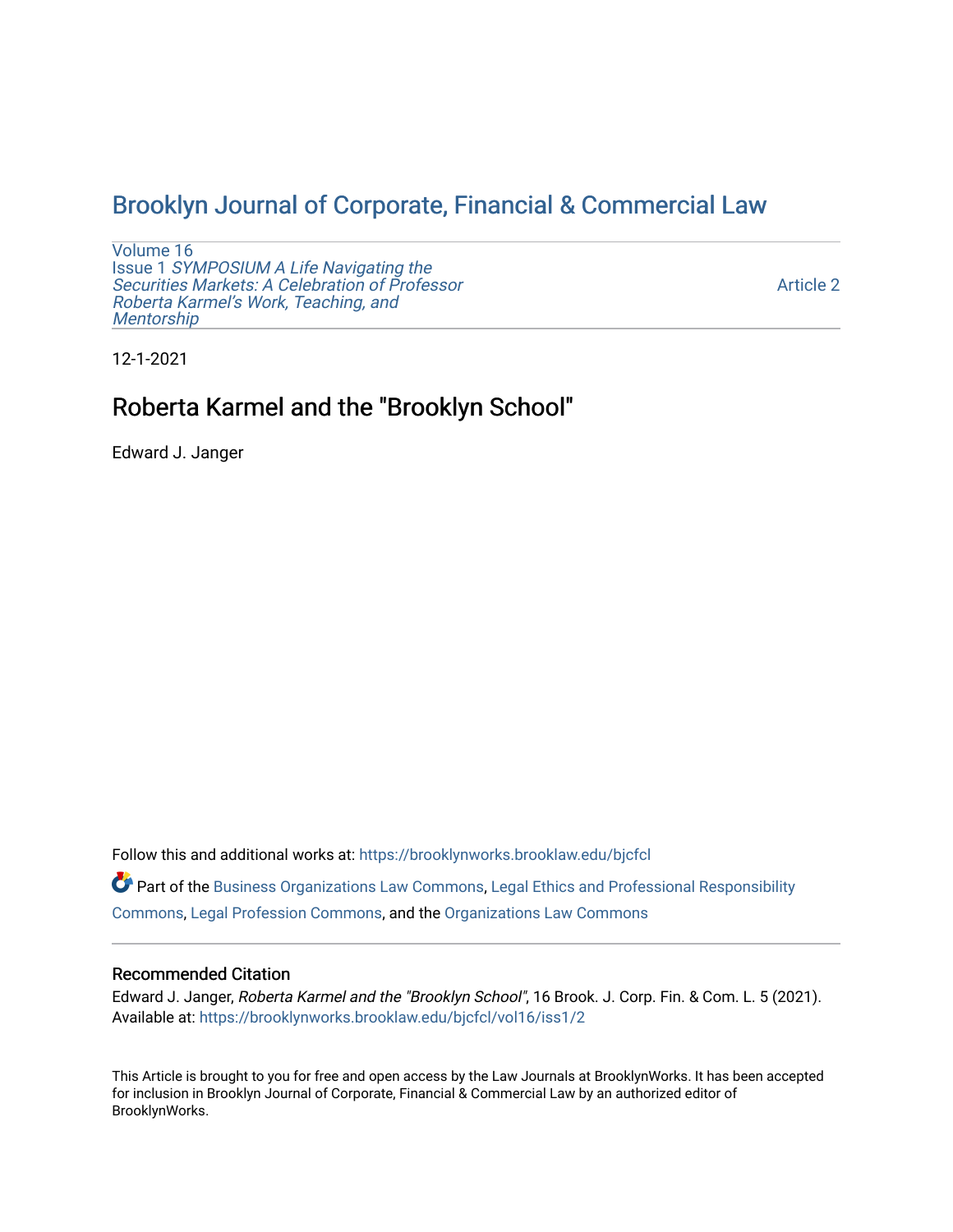### ROBERTA KARMEL AND THE "BROOKLYN **SCHOOL"**

### Edward J. Janger\*

"Festschrift" is the German word for a volume produced to celebrate the scholarship of a valued colleague—usually on, or about, the scholar's 70<sup>th</sup> Birthday. This volume is a celebration of Roberta Karmel. We are a bit late in Roberta's case, but we might be excused, because, while such books are common in Europe, the practice has not caught hold in the US. Also, Roberta defies the concept of age.

I am a bit of an interloper in this volume; I am not a securities lawyer, nor do I teach corporate governance. But Roberta has been a friend, a colleague, and a mentor for decades, and *mishpacha* for even longer.<sup>1</sup> So, I offer these comments to celebrate Roberta's contributions to Brooklyn Law School as an institution. These remarks serve as a placeholder for the program that was held on the Friday evening of the symposium, where friends, family, and colleagues gathered to tell their stories about Robertathe person, and the contribution that she has made to Brooklyn Law School—the institution.

The original idea for a scholarly celebration of Roberta grew out of a conversation I had with Andrew Gold about two years ago. Andrew had just joined the faculty and was trying to get his head around who we are and were. He raised the question, "Is there a Brooklyn School?" I think he was kidding but I took him to be asking, is there something distinctive about the brand of scholarly thought, and scholarship we produce at Brooklyn Law School? While one must always ask such questions with a wink, I took it seriously.

Andrew's question really was, "Does Brooklyn have an intellectual and/or scholarly brand?" The question struck me as important for a law school like Brooklyn. We are independent. We don't have a football team, a drama school, or a sociology department. We are, however, somewhat unique amongst independent law schools for having a strong academic (as well as professional) orientation, with very strong scholarly values and a uniformly productive faculty.

<sup>\*</sup> David M. Barse Professor, Brooklyn Law School

<sup>1.</sup> Mishpacha, or Mishpokhe, is the Brooklyn argot for "extended family." In that regard, I should disclose that I have known Roberta and her family since approximately 1969, when her first husband Paul would direct traffic outside of Sunday School at Temple Beth Shalom. Paul succeeded my father as President of the Synagogue. Philip, Roberta's eldest son, was a class behind me in Law School and a high school classmate of my younger brother. Her stepson Andy and I were Cub Scouts together. That said, I don't think I actually became aware of Roberta, until I learned that the family was all moving to Washington, DC where she was going to become an SEC Commissioner. She was busy. But for over 50 years, Roberta (along with her family) has been a force in my life, first as a neighbor and family friend, then as a colleague, and always as a role model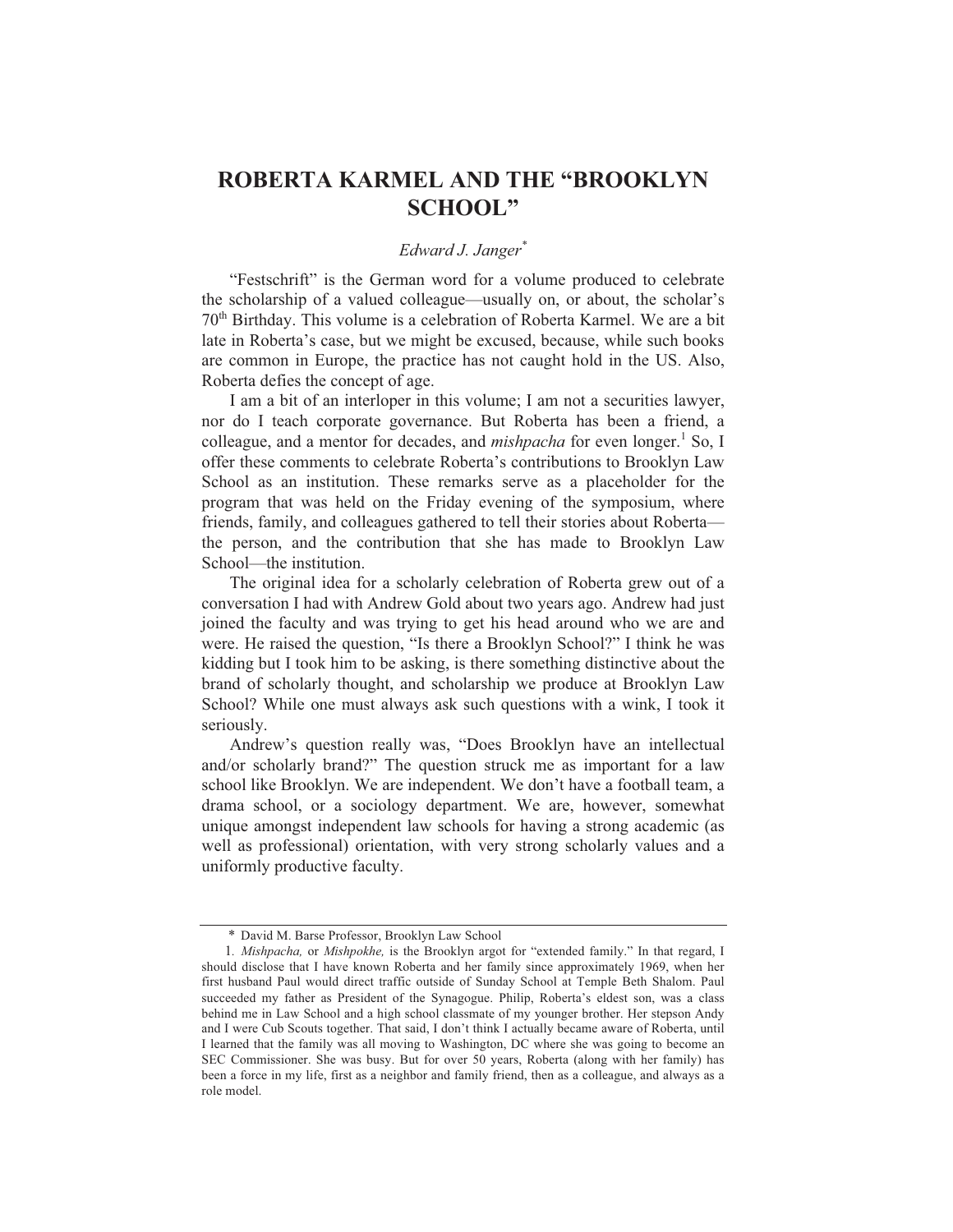I pondered, and said, "You know? It does, particularly on the private law side, but also on the public law side." While we don't have a football team, we do have Roberta Karmel, and a cadre of others like her, who have long set the tone by writing sophisticated yet practice relevant scholarship. Some are still on the faculty, others have retired. To a person they wrote (and write) theoretically sophisticated, ambitious work that is deeply grounded in institutions and practice; thoughtful, but always relevant and of interest to lawmakers and practitioners. This continues to be the mark of Brooklyn Law School scholarship. Our heads may, to varying degrees, be in the clouds, but our feet are firmly planted on the ground.

But what does this have to do with Roberta? Well, to anybody who knows her, the answer should be obvious. Indeed, this volume is a testament to the power and value that comes from somebody who can combine deep doctrinal knowledge, intimate familiarity with both legal and financial institutions, a keen analytic mind, and a strong sense of what is right.

Success has many parents, and these values can be traced to our history as a professional school dedicated to training practicing lawyers. It can also be traced to the vision of David Trager, when he set out to take a local law school and build it into an institution with a national reputation, which he did by hiring Roberta and a number of others.

When I arrived a little more than twenty years ago, there were several people who embodied private (or business) law scholarship at Brooklyn the late Margaret Berger, with her work on Weinstein and Berger on Evidence and Law and Science, Aaron Twerski who had just finished restating the law of Product Liability, Neil Cohen who played a central role in revising my second most favorite statute, the Uniform Commercial Code, and Roberta with her fierce focus on the "regulatory" part of securities regulation.<sup>2</sup> A quarter of a century later, that is still who we are, both at the senior and the more junior level.

During her first decades on the faculty, Roberta split her time between scholarship and practice, working both at Brooklyn and of counsel at Kelley, Drye and Warren. In the early 2000s, she switched to Brooklyn fulltime, and the first thing she focused her attention on was the faculty. In 2002, it was noticed that the faculty was aging, and that the junior faculty consisted of two people, me and Dana Brakman-Reiser. Roberta took over the hiring process with her characteristic energy and focus. We hired six new faculty that year (including our current Dean). Each year she chaired the hiring, we met our hiring goals with flying colors. Watching Roberta

<sup>2.</sup> I do not want to overlook the public law side of the ledger, where Maryellen Fullerton was doing important work on Immigration, Marsha Garrison on family law, Susan Herman and Joel Gora focused on Constitutional Law, Minna Kotkin on employment discrimination, and Liz Schneider on violence against women. One cannot name names without running the risk of omission. My focus here is on the private law side, where Roberta lived.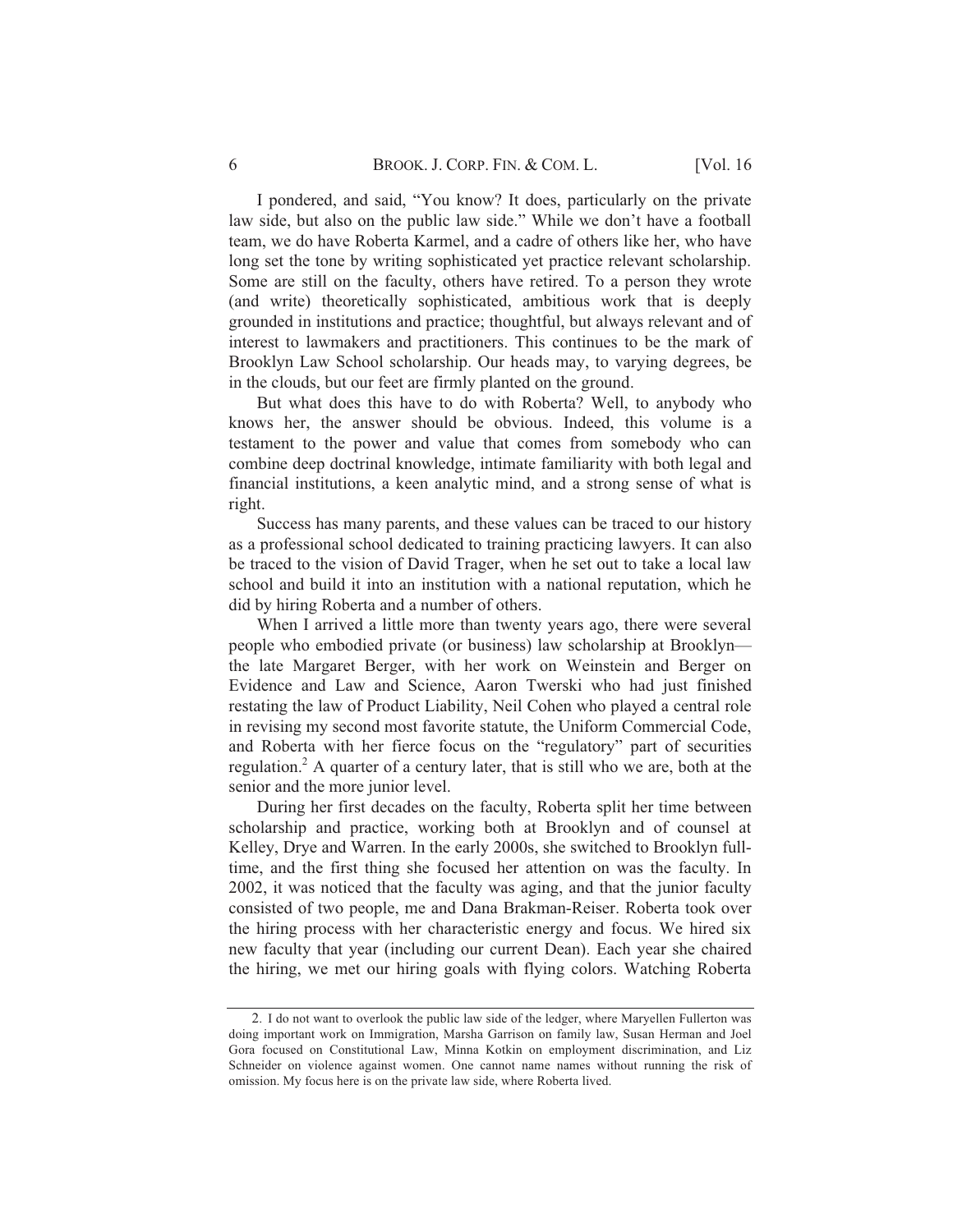maneuver through that process was an education. She had an unerring eye for who would be good, not just as a scholar, but also as a teacher and a mentor who, as she would put it, "could help our students get jobs." Even more striking was her sense of "the sweet spot," a candidate who would fit in well on our faculty, and who would want to join us.

Roberta could not just hire. She could administer. Roberta and Arthur Pinto founded Brooklyn's first academic center: the Center for the Study of International Business Law. That Center embodied what Roberta was about. It brought (and still brings) regulators and academics to the law school for talks, including the periodic capital markets breakfasts held at the New York Stock Exchange. The attendees were a veritable who's who of the New York securities regulatory and corporate law practice, along with the international business law fellows and the school's faculty. The center became a model for the Center for the Study of Business Law and Regulation, as well as other centers started later. It was the complete package. It generated excellent programming, produced an academic journal (the Brooklyn Journal of International Law), cemented the relationship of alumni and the profession to the school, and most importantly, made all of those resources available to students—the IBL fellows.

Central to Roberta's work at the law school was always the students. One of the remarkable features of the international business law center was the program for students. Roberta and Arthur organized lunches with key professionals in the securities industry. The workshop on international economic law brought academics to present papers, largely attended by the students. Finally, the fellows all wrote and presented significant papers for the fellowship. Because of this, Roberta could be, and was, a fierce advocate for her students. She always reminded us that it was our job to get them jobs. And, indeed, one of the commitments that Roberta made to international business law fellows is that they were guaranteed summer jobs and jobs on graduation. She never failed to deliver.

Finally, Roberta cared deeply about the law school. Never afraid to speak her mind, she brought wisdom and pragmatism to faculty governance. She both counseled the Dean and was a leader on the faculty. When we started planning Roberta's Festschrift, she had not decided to retire, but as this volume goes to press, her retirement has been announced. I have no doubt that even in retirement, she will remain a vital and vibrant presence at the law school for as long as her health allows. For that we thank her.

As a final note, this celebration of Roberta is yet one more of Roberta's firsts. It is the first such Festschrift at Brooklyn, but it is not going to be the last. We have two more queued up for the next year, one in honor of Neil Cohen and a third in honor of Aaron Twerski. Roberta has left Brooklyn